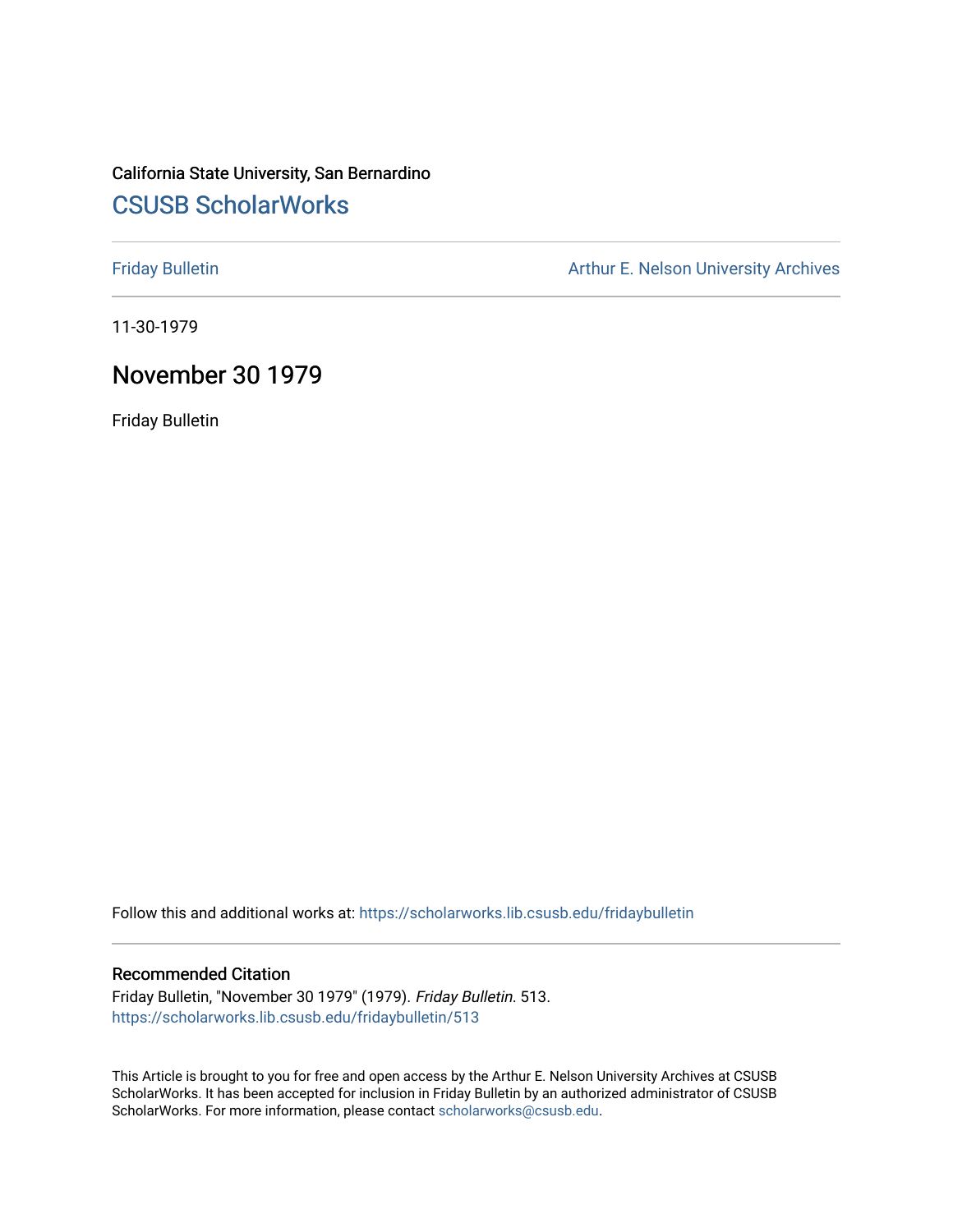

CALIFORNIA STATE COLLEGE . SAN BERNARDINO



November 30, 1979

CLASSES END TODAY Today is the last day of regular classes for the Fall Quarter.<br>FOR FALL OUARTER Finals begin next week. Monday through Thursday. The term Finals begin next week, Monday through Thursday. The term officially ends Thursday, December 6.

The Library announces the following schedule of hours for Finals Week:

Monday, December 3 through Thursday, December 6:

8:00 a.m. - 11:00 p.m.

Friday, December 7:

8:00 a.m. - 5:00 p.m.

The Cafeteria will be closed Friday, December 7 and will not reopen until January 2, 1980. **\* \* \*** 

IN-PERSON WINTER QUARTER There's still time to apply for admission for the Win-<br>**ENROLLEES STILL ACCEPTED** ter Quarter, according to the Admissions Office. Proster Quarter, according to the Admissions Office. Pros**pective students applying 1n person by January 2, the date the term begins, may still be accepted.** 

**First-time students should bring a copy of their high school or previous college transcripts to the interviews, available between 8 a.m. and 5 p.m., Monday through Friday.** 

**The Housing Office also reports some vacancies available in double rooms for mid-year enrollees.** 

**Registration is scheduled for January 2 and 3 in the Gymnasium. Classes begin January** 7. **\* \* \*** 

CSCSB AND VICTOR VALLEY Two singing groups from the College will blend voices<br>SINGERS JOIN FOR CONCERT with singers from Victor Valley College in an evening with singers from Victor Valley College in an evening of secular and classic choral music on Sunday, December 2.

The program will begin at 8:15 p.m. in the Recital Hall. Admission is \$1.50 for general; students and children free.

The College Concert Choir and Victor Valley College Singers begin the evening with Heinrich Schutz's "Psalm 150" for double choir. "Regina Coeli," a fastpaced work by Mozart, will be sung by the Concert Choir, directed by Loren Filbeck, with soloists Carol Eyster, Gena Smith, Joseph Rego and Robert Horn.

CSCSB Chamber Singers will present "Jesu, meine Freude," by Johann Sebastian **(Continued on** page2 )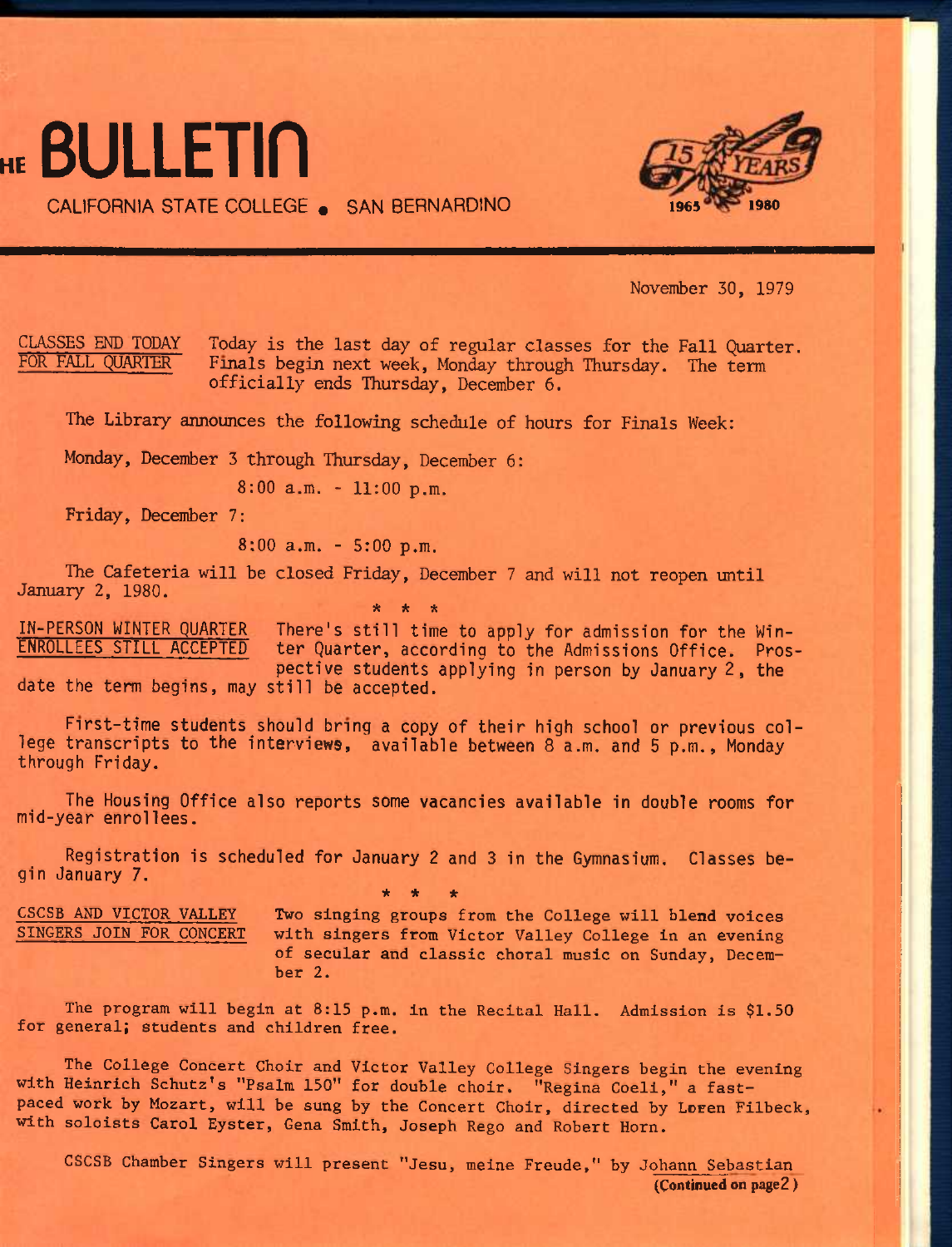## **JOINT CONCERT Continued from page 1**

Bach. Selections by the visiting singers, under the direction of Thomas E. Miller, will be four secular and spiritual works.

Concluding the concert will be Franz Schubert's masterpiece, "Mass in E Flat,' sung by the College Choir.

**\* \* \*** 

## LET FACULTY WIVES HANDLE YOUR HOLIDAY **GREETINGS**

Question: What is tax deductible, serves as a holiday greeting to College friends, saves postage and time . . AND . . contributes to a scholarship fund for CSCSB students?

Answer: A donation to the Faculty Wives Scholarship Fund.

For the past ten years the Faculty Wives Club has been inviting everyone on<br>It and their friends to participate in their yearly scholarship drive. Funds campus and their friends to participate in their yearly scholarship drive. raised in this unique manner will be added to the growing, self-perpetuating fund which provides scholarships of up to \$300 annually. This year's goal is two \$400

The club designs an attractive card and mails it to all participants with the names of the donors to the fund. This serves as your individual greeting to each College friend and saves money on postage and cards.

Please make your checks payable to Cal State Faculty Wives Scholarship Fund and address them to Coral Scherba, 809 E. Bernard Way, San Bernardino 92404 or through campus mail to Anne Crum, LC-236,

CAMPUS-WIDE POWER OUTAGE SCHEDULED ON SATURDAY, DEC. 15

Ine Saturday power shutdowns which began in August are continuing building by building.

The College is reminded that on Saturday, December 15, the power will be completely shut down, campus wide, on all buildings, even the Heating and Air-conditioning Building. ing and Air-conditioning Building.

This means that heat, lights, air-conditioning and all facilities will be off uphout the entire campus all day throughout the entire campus all day.

**ANNUAL CHRISTMAS STUDENT CHOICE, HAND-CRAFTED ITEMS BY COLLEGE** ART STUDENTS WILL GO ON SALE IN THE PATIO AND MULTIPURPOSE ROOM OF THE **STUDENT UNION ON DECEMBER 3, CONTINUING** 

THROUGH DECEMBER 5. A WIDE RANGE OF OBJECTS WILL BE OFFERED AT REA-<br>SOMABLE PRICES. THE ITEMS ON SALE WILL RANGE FROM PAINTINGS. PRINTS DRAWINGS TO JEWELRY, GLASS AND CERAMICS. A NUMBER OF FINE WOOD PIECES

CSCSB BULLETIN

The California State College, San Bernardino BULLETIN is published by the Office of Col-lege Relations, AD-151. Ext. 7217. Material fur publication must be received by noon Tuesday before the Friday of publication.

Editor . . . . . . Barbara Nolte Printed at Duplicating

**WILL ALSO BE AVAILABLE,** 

THE ANNUAL SALE IS SPONSORED BY THE **C**AL **S**TATE **A**RT **C**LUB WHICH RE-TAINS A PERCENTAGE OF PROFITS FOR CLUB PROJECTS.

**H**OURS OF THE SALE ARE FROM **10** A.M. TO **b** P.M. EACH DAY.

 $\overline{2}$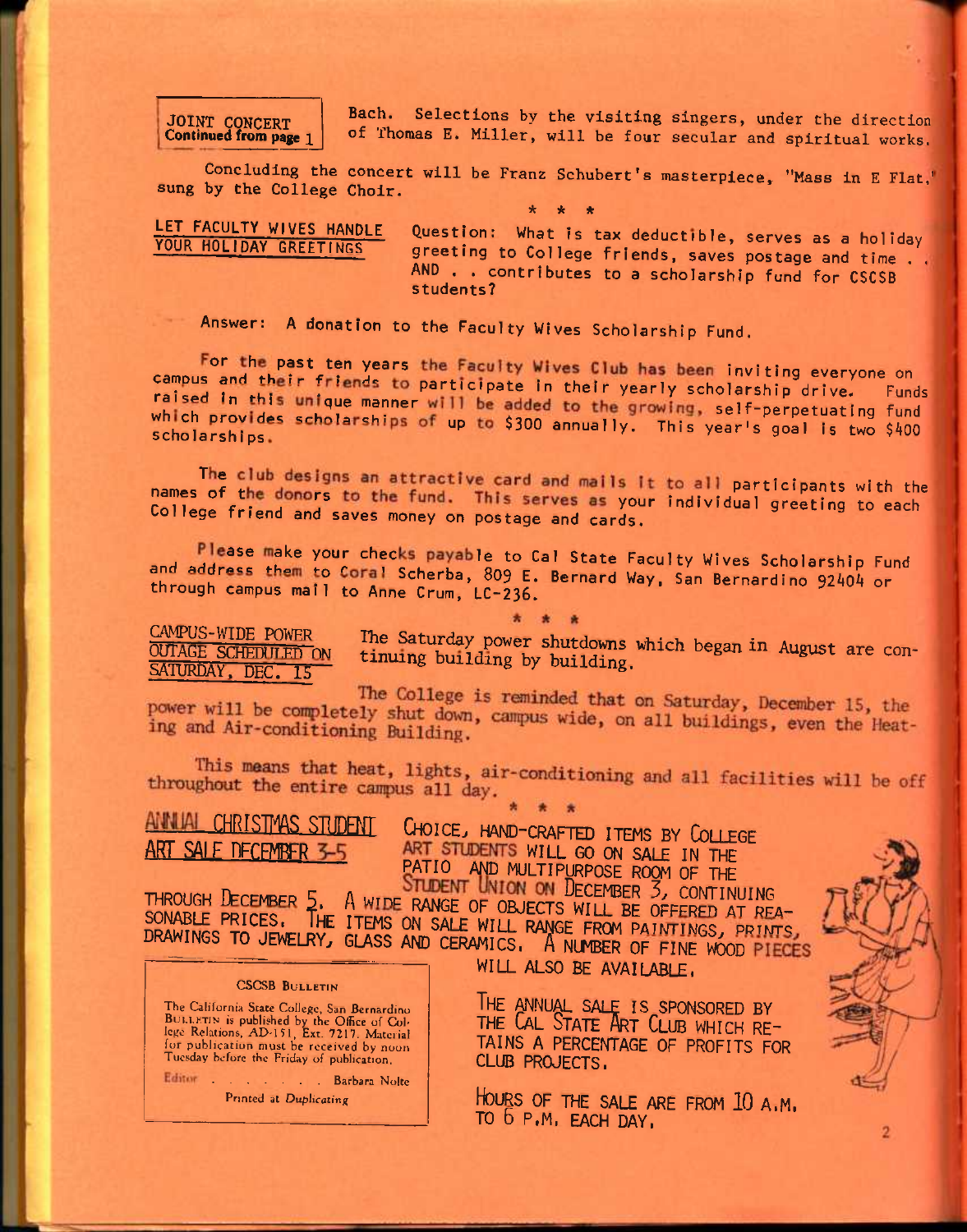**In Memoriam** 

The College was saddened to learn of the death of Ted C. White, Building *Services Engineer with the Heating and Air-Conditioning Plant, on Sunday, No"*  vember 25. He was 55 years of age.

*Mr, White, who joined the College staff in 1969, died suddenly of liver failure following a few days' hospitalization at Kaiser Hospital in Fontana.* 

*Prior to coming to CSCSB, Mr. White worked for IBM Aerospace in Los Angeles, American Building Maintenance Company and University of Southern California.* 

*A veteran of WWII, Mr. White served as a lieutenant in the Coast Guard and later in the Korean War in the Merchant Marine.* 

*He is survived by his wife, Mary, three sons, two daughters and one stepson.* 

The flag was lowered to half-staff and remained so until after the funeral *Thursday afternoon. \* 

**publications** Amer El-Ahraf (Health Sci. & Human Ecology) has a paper published in the current issue of the California Journal of Environmental Health. "A Model Occupational Health Plan for Health Systems Agencies - Part I."  $\star$   $\star$   $\star$ 

**noteworthy** 

Michael Rasmussen (Htg. & Air-cond.) has qualified as an Energy Auditor with the California State Energy Commission and was awarded a certificate following completion of the commission's energy study program recently.<br>  $*$  \* \* \*

**job opportunities**  Dept. Sec'y lA, School of Soc. & Behav. Sci. Qual: Type 50 wpm, shorthand or dictaphone 80 wpm, equiv. to 2 yrs. gen. cler. exp. Salary: \$942-1127/mo., full-time, perm. Apply by Dec. 7.

**+**  Custodian, Custodial Services. Qual: Ability to read & write at appropriate level, follow oral & written directions, use & care of janitorial equip. Salary: \$858- 1025/mo., full-time, perm. Apply by Dec. 7.

**EXAMPLE CONSTRAINS TO A 4 SET OF A 4 SET OF A 4 SET OF A 4 SET OF A 4 SET OF A 4 SET OF A 4 SET OF A 4 SET OF A 4 SET OF A 4 SET OF A 4 SET OF A 4 SET OF A 4 SET OF A 4 SET OF A 4 SET OF A 4 SET OF A 4 SET OF A 4 SET OF A** operation, maintenance & repair of boiler, heating & air equip. Salary: \$1440-1663/mo., full-time, perm., rotating shift. Apply by Dec. 7. \*\*\*

ADMINISTRATIVE Gal-State U, Hayward has an opening of Dean, School of Education. **OPPORTUNITIES** Salary range:  $$34,176-41,316$ . Apply by Jan. 15, 1980.

**+**  Cal-State U, Fullerton has the position of Dean, School of Bus. Admin. & Econ. open. Salary range: \$34,176-41,316. Apply by Feb. 1, 1980.

\*\*\*

DIRECTORY CHANGES

Cler. Asst., Adms.-SS-106

WELCOME TO THE COLLEGE: CHANGES:

7311 SHIPLEY, Alice DeAnn Kubitza to Admin. Sec'y, Vice Pres for Admin. Penny Jones to Dept. Sec'y lA, P.E.

3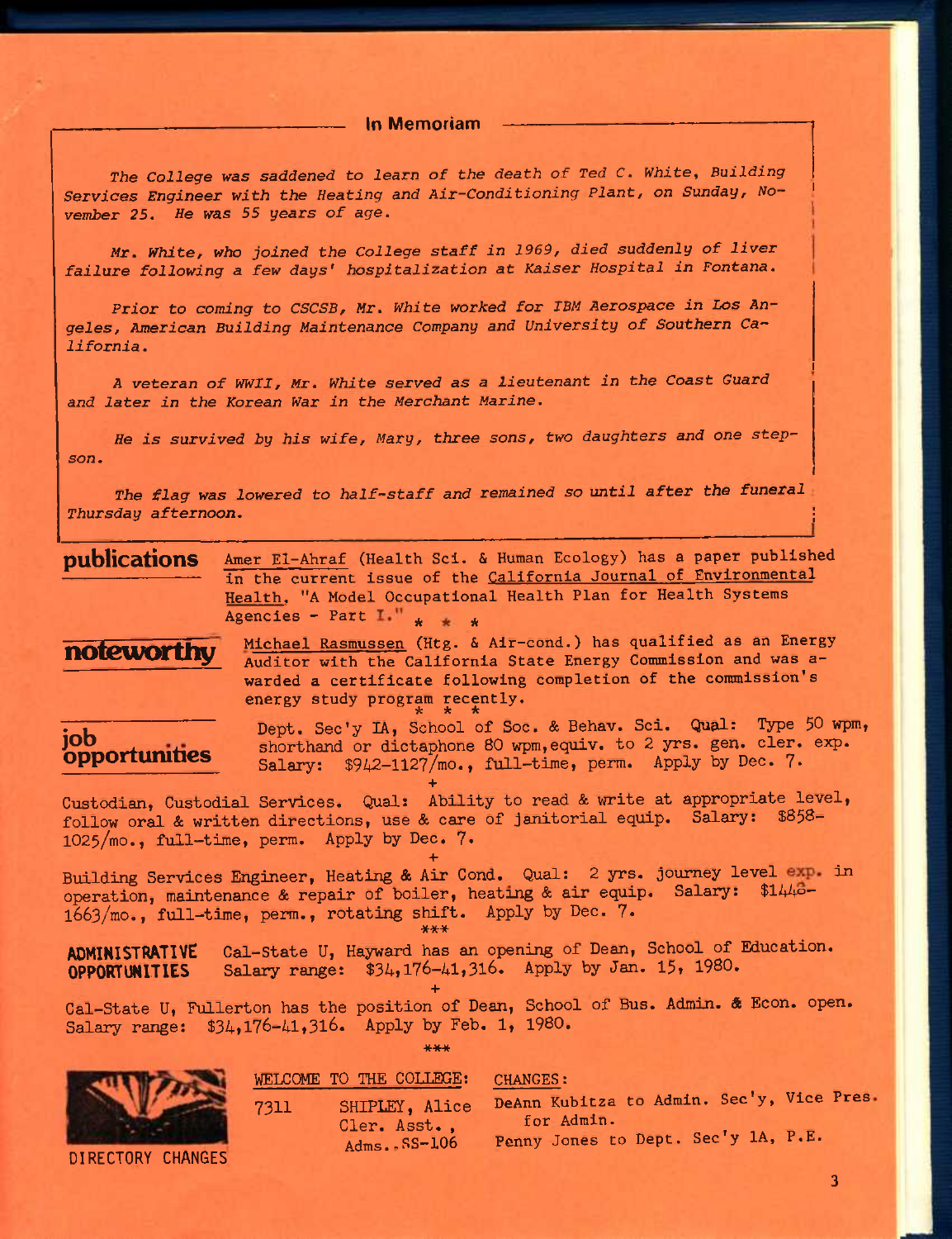**Speaking up.** Michael Clarke (Public Admin.) was the keynote speaker at the Inland Empire Labor Management Council's seminar on "Productivity: Problems & Issues," Nov. 16.

William Gean (Philosophy) spoke to the College Studies Skills Class at Colton High School on "What is Philosophy?", Nov. 19.

**+** 

Carol Goss (Pol. Sci.) addressed members of the American Assn. of Business Women on- "The Status of Women," Nov. 21.

**+**  Julius Kaplan (Art) spoke on Leon Bonnat's Portraits at the annual meeting of the Art Historians of Southern California, sponsored by Pomona College - Scripps College in Claremont, Nov. 17.

**+**  Joe Moran (Art) presented his talk "The Chicano Artist" to two classes of art students at Victor Valley High School, Nov. 21.

**+** 

Renate Nummela (Education) spoke at the meeting of the Nat. Assn. for Education of the Young Child, held in Atlanta, Georgia, Nov. 9, on the topic "Stress: The Hidden Agenda in Adult-Child Interaction." Dr. Nummela also addressed Phi Lambda Theta women educators in Redlands on "Coping with Stress in the School Environment," Nov. 15.

**+**  Jim Rogers (Bus. Admin.) addressed the members of the Rotary Club of San Bernardino-East on "What do You say to a Hungry Tiger?", Nov. 19. On Nov. 26 Richard Rowland (Geog.) spoke to the same organization on "Cities and Peoples of the USSR," at a luncheon meeting. The contract of the contract of the contract of the contract of the contract of the contract of the contract of the contract of the contract of the contract of the contract of the contract of the contract

Althea Waites (Music) gave a lecture-demonstration on Nov. 28 entitled "Evolution of the Spiritual" under the sponsorship of the Black Studies Program at UCR.

**+** 

### **\*\*\***

**professional** Ronald E. Barnes (Theatre Arts) participated in a workshop on "Legislation for the Arts" at the Arts Education Leadership activities Conference at Kellogg-West, Nov. 9-11, attended by the executive boards of statewide art, music, dance and theatre arts associations.

William Engs (Admin.) was elected president of the Inland Empire Chapter, American Society for Training and Development.

**+**  Marvin Frost (Geog.) was selected secretary-treasurer for 1980 by the Southern California Chapter of the Wildlife Society, at a meeting held at the Riverside County Parks Department Headquarters, Nov. 17. The chapter is part of the international organization for those involved in wildlife conservation, management, and research. Dr. Frost also presented an illustrated talk concerning his wildlife research in Central America at the same meeting.

Dr. Frost also was recently appointed to the South Coast Water Quality Advisory Committee of Southern California Assn. of Governments in Los Angeles.

**+**  Melvin Hawkins (Sociology) presented a paper "A Study of the Resocialization of Juvenile Delinquents in Family Group Homes and Institutions" at the meeting of the American Society of Criminology in Philadelphia, Nov. 7-9.